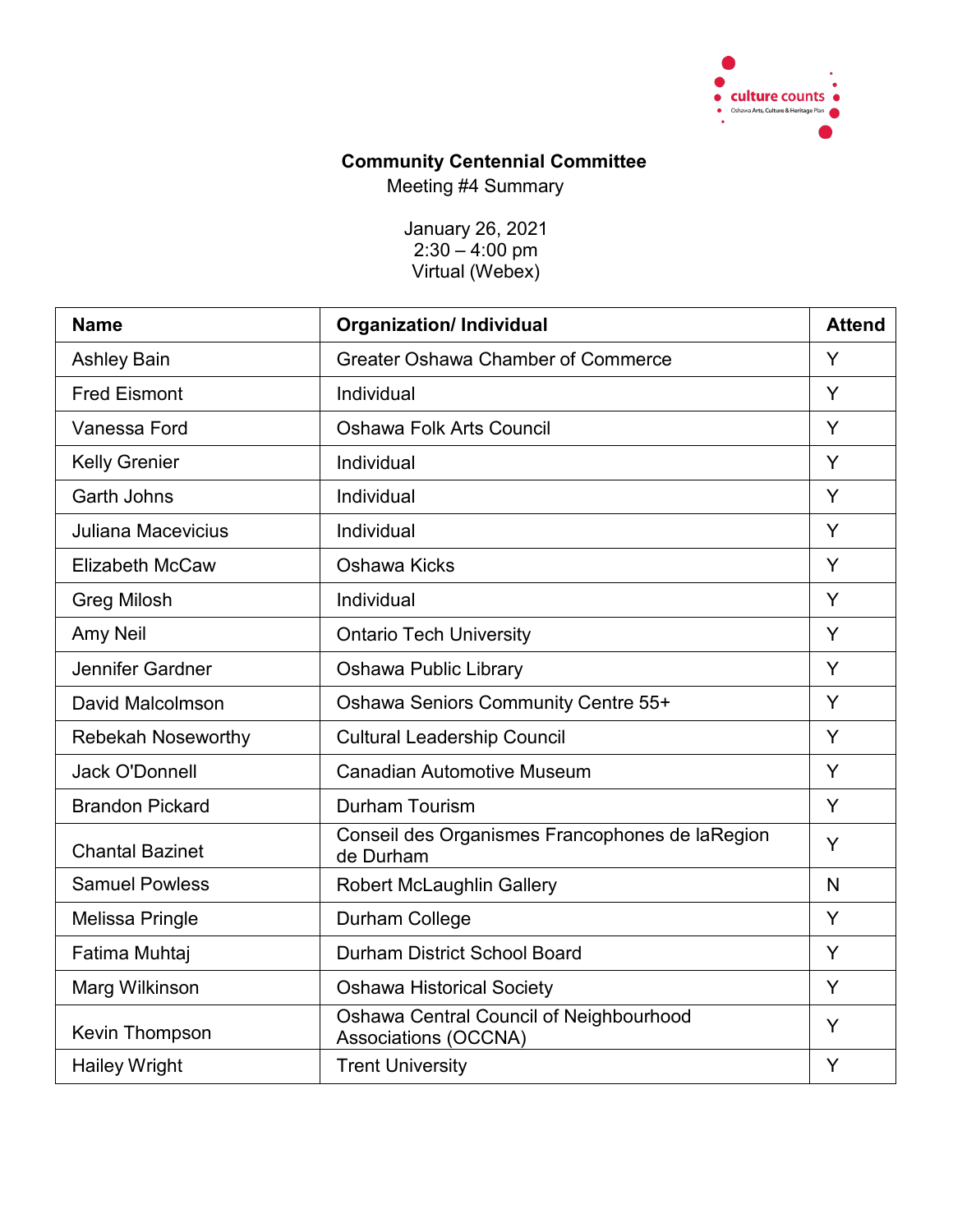

## **1) Land Acknowledgement and Welcome**

*The City of Oshawa is situated on treaty land that is steeped in rich Indigenous history, and is the present day home to many First Nations, Metis and Inuit people. Today, we acknowledge that we are gathering on the traditional territories of the Mississaugas of Scugog Island First Nation.*

#### **2) Sponsorship Presentation**

Elaine Garnett, Community Partnerships Manager for the City of Oshawa, presented an overview of the City of Oshawa's Sponsorship Policy, as well as an introduction to her role. Elaine also identified that she will continue to collaborate with the Community Centennial Committee as planning progresses.

#### **3) Review 2020 Brainstorming and Sub-Committee Discussion**

#### **a) Logo and visual identity discussion**

Laura Iantomasi presented an overview of key components and themes that arose in the initial brainstorming session with CCC members about potential ideas for the Centennial celebrations. Main themes that presented throughout the brainstorming exercise were:

- o Logo Design/ Brand Creation
	- **Look and feel**
	- Marketing
- o History/ Heritage of Oshawa
	- History of Oshawa
	- Significant accomplishments/ inventions/ people
	- Buildings, businesses, not-for-profits, organizations, etc.
- o Community Engagement
	- **Surveys**
	- Open houses, visiting other events
- o Events
	- Attend various events held in Oshawa (City and third party)
	- Create new events for the celebrations
		- Signature events
		- Potential of one per month
		- Can also tie into existing and/ or well known events
- o Public Art
	- **Legacy piece permanent installation**
	- $\blacksquare$  Projects temporary installations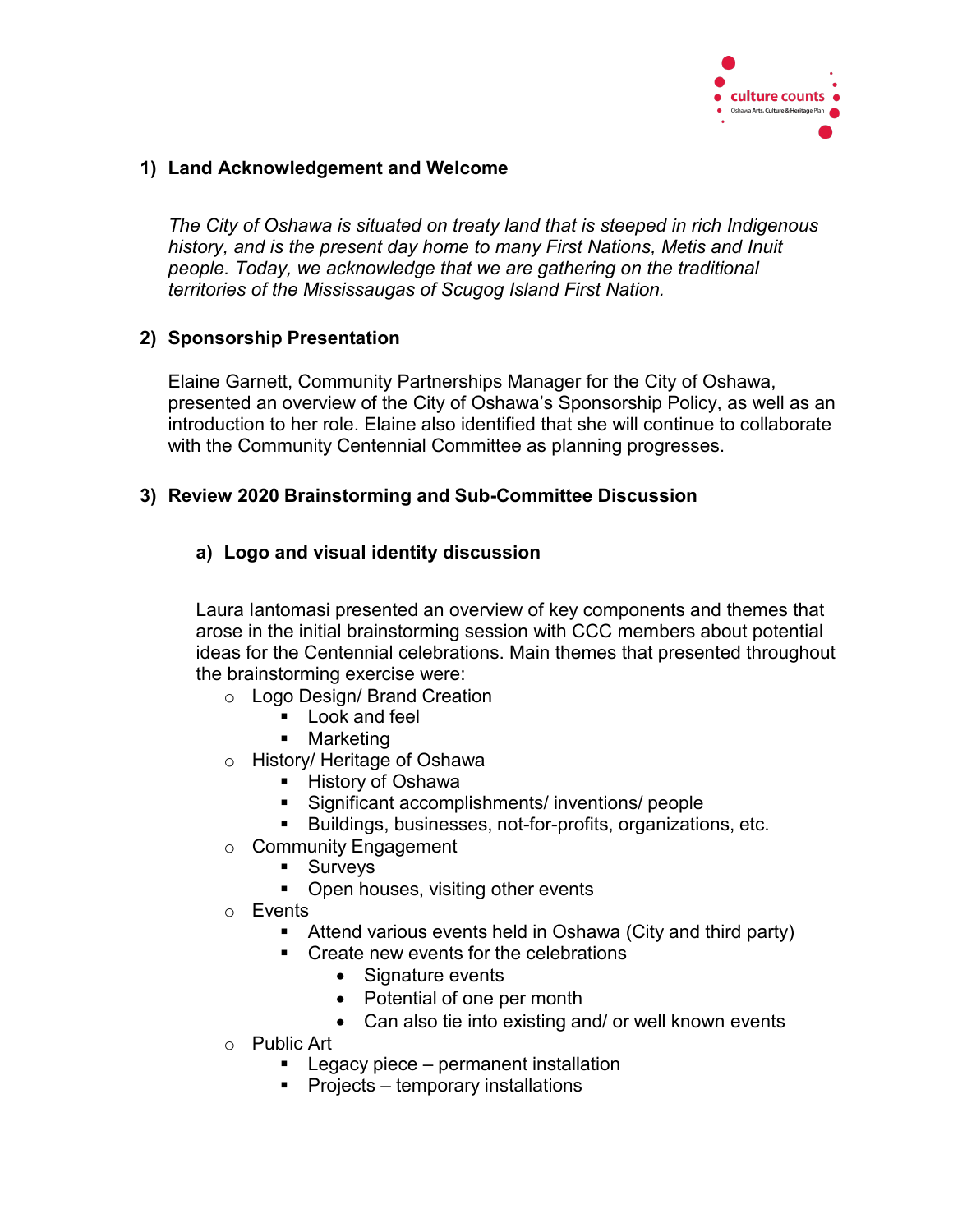

- o Funding Opportunities
	- **Sponsorships work with Elaine Garnett**
	- Grant funding federal, provincial, others
- o Culture and Diversity
	- Highlight diversity and culture within Oshawa
		- Growth in culture and diversity
- o School Involvement
	- Opportunity for range from elementary through post-secondary
	- Potential for scholarships, bursaries
- o Sport Focus
	- **Large scale tournaments** 
		- E.g. soccer, hockey, etc.
		- If unsuccessful with bid for Memorial Cup in 2021, could revisit for 2024
- o Business Involvement
	- **Promotion through local businesses discounts** 
		- Passport project
		- Specials tied in to  $100<sup>th</sup>$  anniversary
			- o E.g. Restaurant specials

CCC members were asked to identify potential key elements to be included in the logo design for the 100<sup>th</sup> Anniversary. Suggestions included:

- $\circ$  Simple design (clean lines, not fussy)
- o Modern design
- o Bright/ vibrant colours
- o Images or graphics to signify various important elements of Oshawa
	- **Automobiles**
	- **Industry**
	- $H$  Health
	- $\blacksquare$  Education
	- Windfields Farm
	- **Indigenous roots**
	- **Four Corners**
	- **Nater**
	- Parkwood
	- R.S. McLaughlin
- o The number 100
- o Element of looking to future/ aiming forward
- $\circ$  Keep familiar potential to tie in with existing Oshawa logo

CCC members were also asked to determine whether engaging a graphic designer or hosting a call for artists in conjunction with the City's Public Art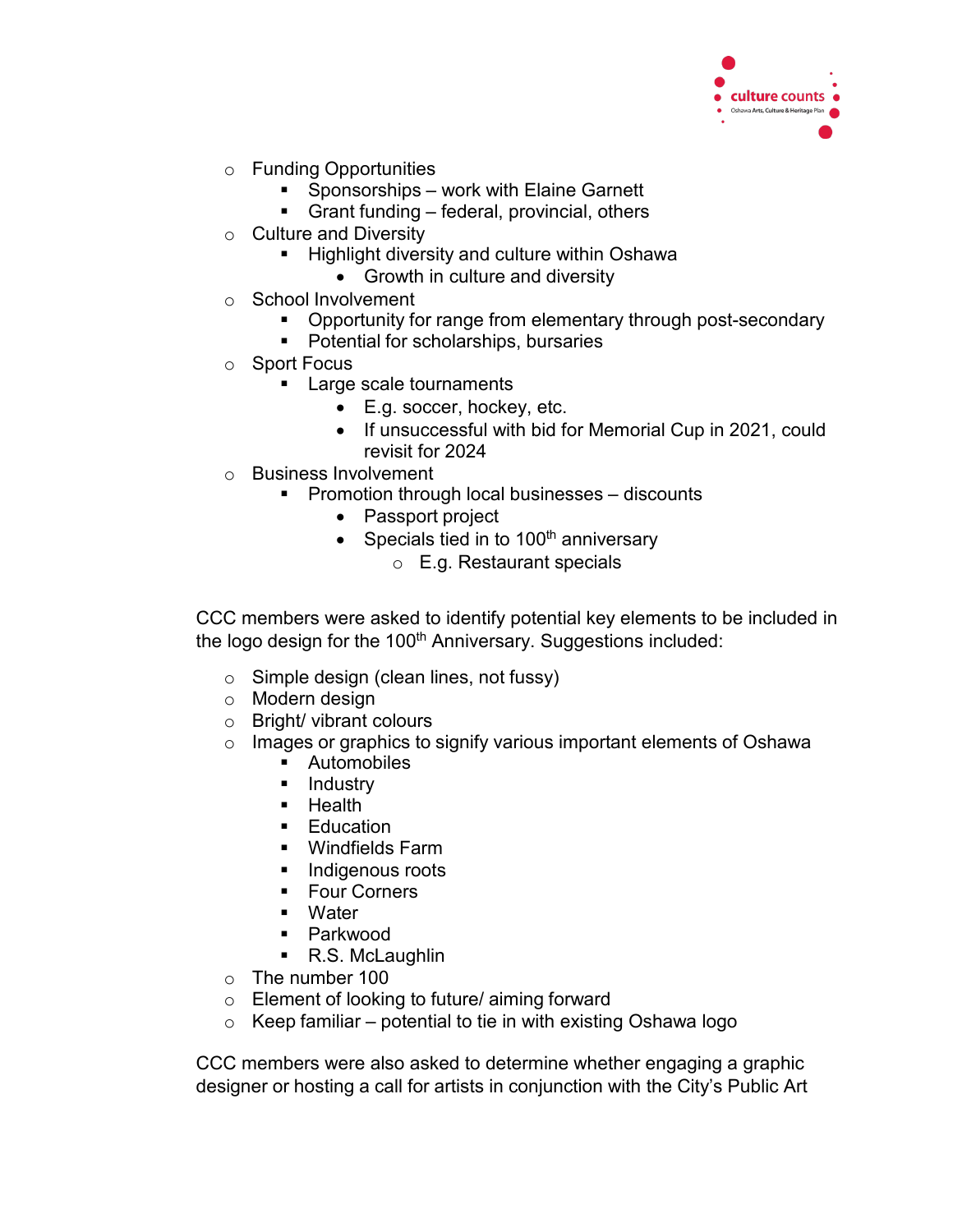

Task Force was preferred. Laura Iantomasi presented a list for both, identifying pros and cons for each before asking for feedback from members. Feedback was a mixture of support for both opportunities, with community engagement being a strong rationale for a call for artists, while a more streamlined and time efficient approach was identified in favour of engaging a graphic designer. It was determined that a sub-committee would be key in determining direction on this matter.

# **b) Sub-committee discussion**

CCC members were asked to self-identify if they wanted to be part of the Marketing/ Brand Development, Heritage and/ or Community Engagement Sub-committees, which resulted in the following allocation:

- a. **Marketing/ Branding Sub-committee** work on brand identity and create an information sheet to start promotion of the anniversary
	- i. Members Amy Neil, Elizabeth McCaw, Kelly Grenier, and Vanessa Ford
- b. **History/ Heritage Sub-committee** research key figures, events, etc. during 100 years of incorporation starting in 1924.
	- i. Members Marg Wilkinson, Fred Eismont, Sam Powless
- c. **Community Engagement** work on survey/ feedback form, outreach to community to gain feedback on what they want to see for the celebration
	- i. Members Jack O'Donnell, Rebekah Noseworthy, Melissa Pringle, Jennifer Gardner, Brandon Pickard, Hailey Wright, Juliana Macevicius and Fatima Muhtaj

# **c) Questions and considerations**

a. No additional items from those listed above.

# **4) Award Programs**

# **a) Community Legend Award**

- a. Kirsten Frankish provided an overview of the Community Legend Award program, which recognizes an Oshawa-based individual or organization that:
	- i. Made a major impact in an activity, sport or community initiative as a volunteer.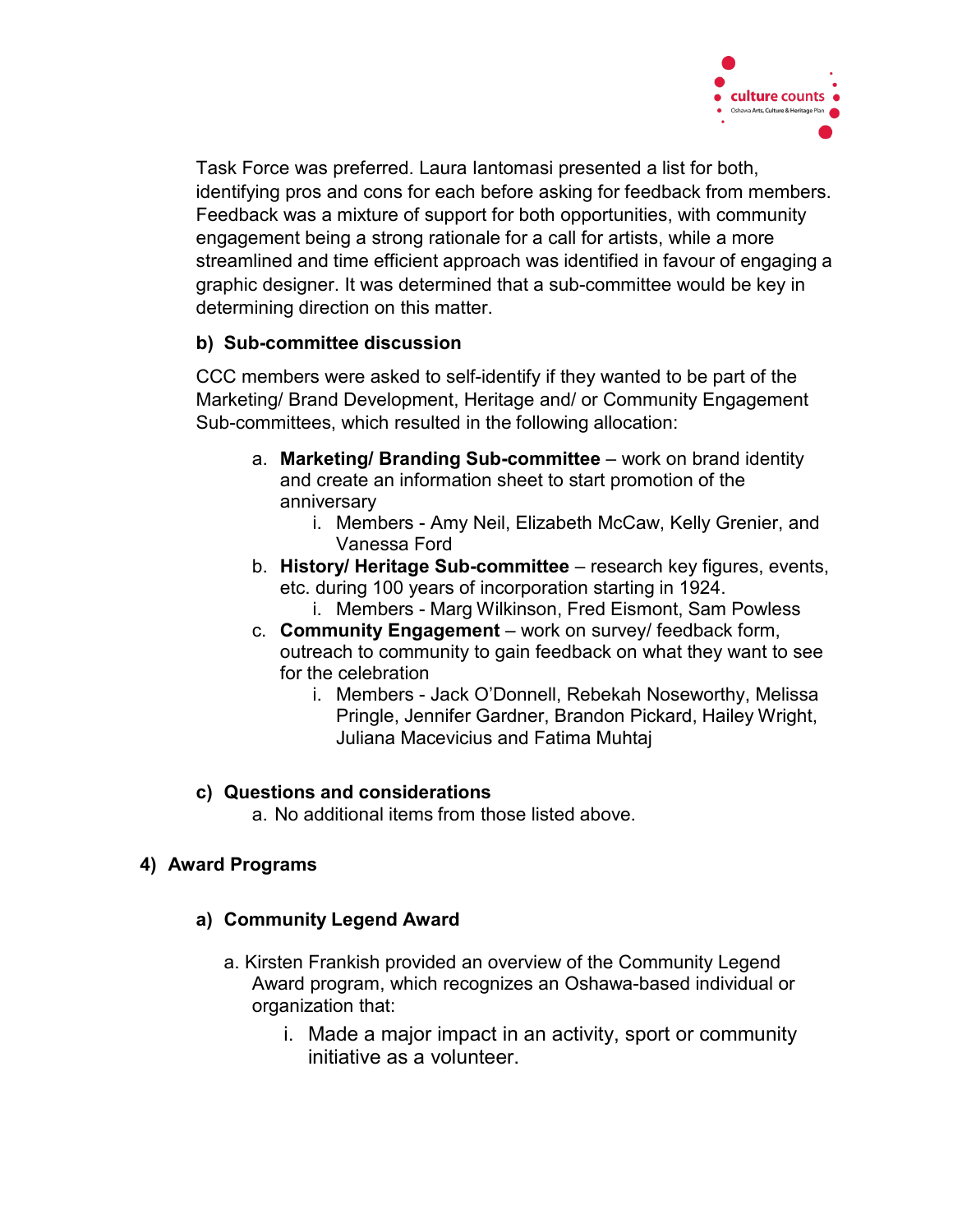

ii. Helped to improve the quality of life in Oshawa and/or have made an impact on Oshawa at a grass roots level, in arts and culture, sport or community projects.

Each year, a Community Legend Award recipient is selected and recognized by Oshawa City Council. In addition, a temporary display will be available at the Delpark Homes Centre, along with a permanent plaque.

# **b) Oshawa Culture Counts Awards**

Kirsten Frankish provided an overview of the Oshawa Culture Counts Awards, which celebrate and honour the creative and cultural achievements of the community in three categories:

- i. Oshawa Culture Counts Professional Artist
- ii. Oshawa Culture Counts Emerging Artist
- iii. Innovation and Creation Champion Award

Both Awards programs are accepting nominations until Sunday, February 14. Members of the CCC were encouraged to consider nominating someone for either or both of the Award programs, and also to share the opportunity with their networks.

**c) Discussion on Teresa Stratas (Internationally known opera singer) to address the CS-20-63 November 23, 2020 Oshawa City Council Motion "That Correspondence CS-20-63 from Sandra Black, Executive Director,OSCC55+, requesting that City Council recognize Internationally knownSenior, Teresa Stratas be referred to staff for further recommendation and to the Mayor's Office for the Oshawa Walk of Fame."**

Community Centennial Committee members were asked for feedback as to how to address this correspondence. They agreed that Teresa Stratas should be recognized, and advised that at this time, the most appropriate avenue for recognition is to recommend that Sandra Black nominate Teresa Stratas for a Culture Counts Award and/ or Community Legend Award in 2021. In addition, there was a recommendation for a recognition of key individuals within the 100 years from the City of Oshawa's incorporation to further enhance the celebrations in 2024.